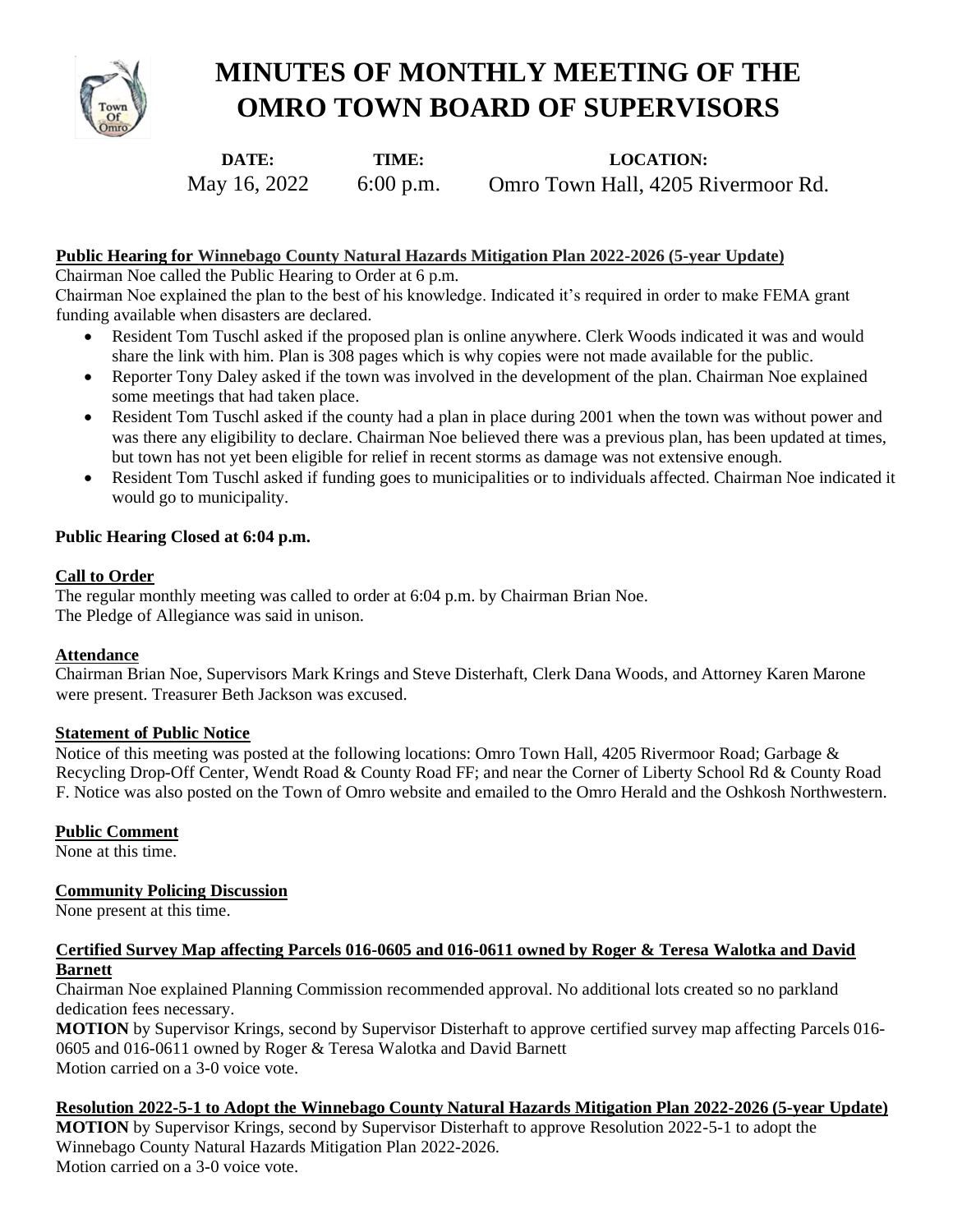# **Consider Taking Action to Address Dumping of Refuse in Yard that is Creating a Public Nuisance**

No response from resident after letter sent. Sherriff's dept. is willing to assist but they would need an ordinance to enforce or a legal judgement.

**MOTION** by Supervisor Disterhaft, second by Supervisor Krings to direct Attorney Marone to draft an official complaint with the court. If board members forward the resident complaints to Clerk Woods, she will update those who complained about it.

Motion carried on a 3-0 voice vote.

# **Discuss Extending Dump Site Hours of Operation**

Chairman Noe spoke with Jeff Meyers and he's willing to do it. Mentioned Thursday night 5 to 7 pm from Memorial Day to Labor Day. Disterhaft asked how he's paid; Clerk Woods indicated 12 weeks at two hours per week would cost the town \$384.

**MOTION** by Supervisor Disterhaft, second by Supervisor Krings to approve extending dump site hours seasonally between Memorial Day and Labor Day weeks, day and time to be specified by Jeff. Motion carried by 3-0 voice vote.

## **Discuss Compensation for Animal Control Position**

Employee contacted Clerk Woods asking about a raise. Hasn't received one since being hired in 2016. Compensation and demand of the on-call position was discussed. Current employee uses his own kennel for temporary placement when needed which saves the town money; it also saves the pet owners from paying the shelter.

**MOTION** by Supervisor Krings, second by Supervisor Disterhaft to change base pay from \$50 to \$100 per month. Motion carried on a 3-0 voice vote.

## **Discuss Hiring of Dave Friess to Install Address Signs**

Chairman Noe reached out to Dave about doing it since he was involved in the original addressing project.

**MOTION** by Supervisor Disterhaft, second by Supervisor Krings to hire Dave Friess to install new address signs. Motion carried on a 3-0 voice vote.

Discussion took place about the appropriate rate of pay for the work considering the labor involved and coordination with Digger's Hotline required.

**MOTION** by Supervisor Krings, second by Supervisor Disterhaft to pay Dave Friess at a rate of \$35 per sign. Motion carried on a 3-0 voice vote.

#### **Consider Amendment to E911 Address Sign Ordinance**

Dave Friess had concerns about the spacing listed in the ordinance; suggested we change the space from "15 feet" to "3 to 15 feet."

**MOTION** by Supervisor Krings, second by Supervisor Disterhaft to amend the E911 Address Sign Ordinance as proposed.

Motion carried on a 3-0 voice vote.

# **Consider Appointment of Margaret Krause and Dave Friess as Board of Review Member Alternates**

**MOTION** by Supervisor Krings, second by Supervisor Disterhaft to appoint of Margaret Krause and Dave Friess as Board of Review Alternates.

Motion carried on a 3-0 voice vote.

# **Annual Road Inspection Discussion**

Board members reviewed estimates received from County. Discussed the most urgent needs.

**MOTION** by Supervisor Krings, second by Supervisor Disterhaft to approve work proposed on all roads with the exception of paver patching on 9th St, Broderick Road, Knott Road, Reighmoor Road, Sand Pit north of 21, Scott St, and 2nd street. Decision contingent on available funding. Chairman Noe and Clerk Woods will continue to monitor expenses and budget.

Motion carried on a 3-0 voice vote.

#### **Discuss Upgrade to Town Hall Phone System**

Clerk Woods presented information that she obtained thus far. Questions and discussion took place. Clerk Woods can work on getting some additional questions answered. Tabled until June.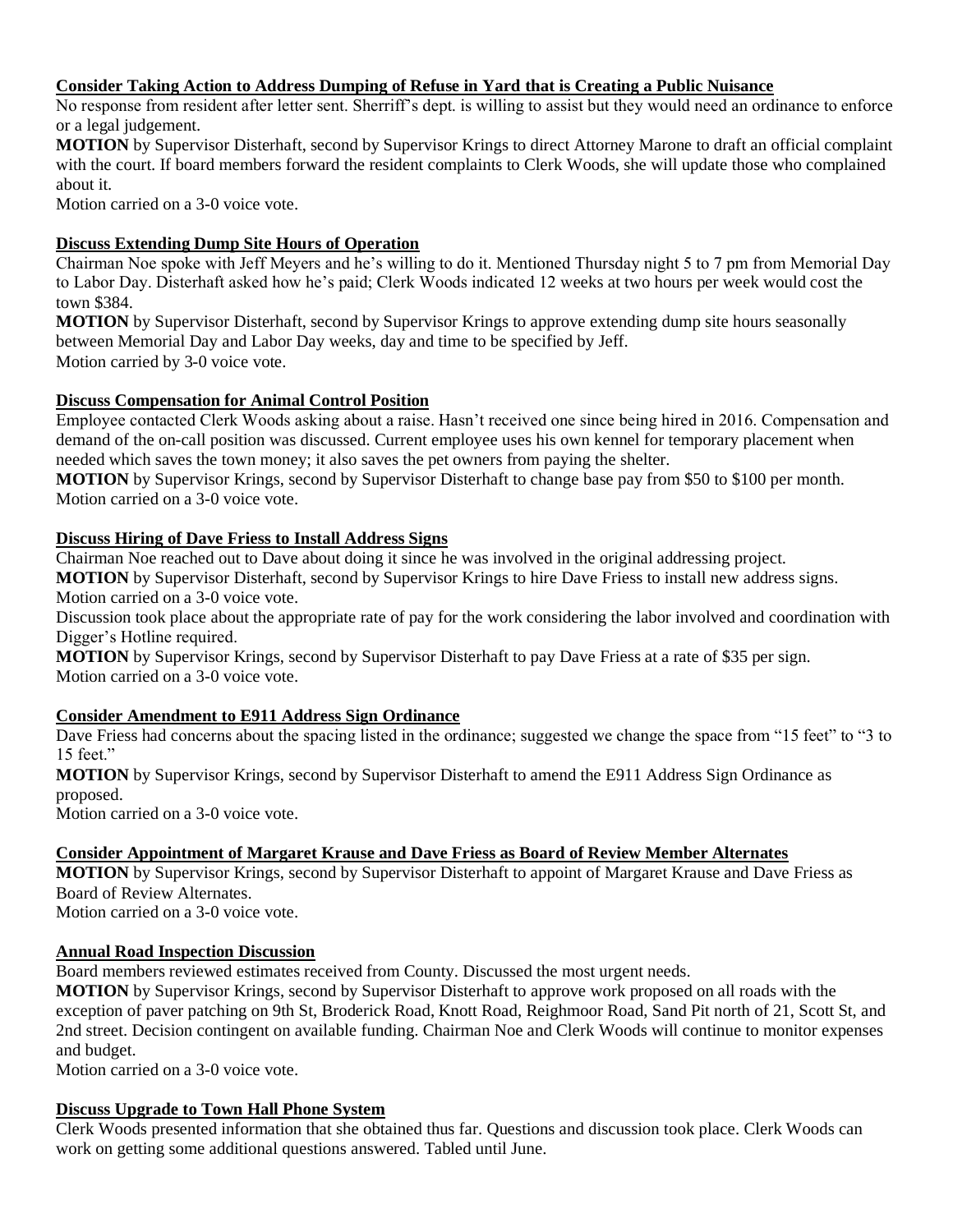# **Discuss Hiring of Luann Devos for Mowing at Town Hall**

Luann did it prior to 2021 but was unable to after surgery last year. Would like to do again. **MOTION** by Supervisor Krings, second by Supervisor Disterhaft to approve hiring Luann Devos at a rate of \$70 per mow.

Motion carried on a 3-0 voice vote.

#### **Consider Revising Town Hall Rental Terms**

Clerk Woods explained some items on the terms were out of date, other suggested changes prompted by recent rentals. **MOTION** by Supervisor Disterhaft, second by Supervisor Krings to revise the town hall rental terms with revisions being made to the topics of Reservations, Restrictions, Snow Removal, Doors and Windows, and a stipulation about renters being charged for any time needed to return building and grounds to original condition. Motion carried on a 3-0 voice vote.

# **REPORTS:**

## **Road Supervisor's Report**

- A number of cross culverts changed already.
- County should jump on most of the paver patching and get it done quickly.
- Street signs are in progress.
- Resident concern about Rivermoor mentioned; some potholes not filled completely and some not filled at all, mainly north of Springbrook.

## **Clerk's Report:**

- **Communications:** Algoma Sanitary District sent us their Annual Report. Will be placed on file in the Clerk's office.
- **Open Records Request:** No new requests this month, just an update to the one last month from Attorney Heath Mynsberge on behalf of his clients Brian and Sherry Seaman asking for all communication records between town officials and any agents of the town and the Seamans and any of their agents. Was on hold as of last month's meeting because clerk was awaiting clarification of his request and had not heard back yet from the email sent two weeks prior. Received clarification a few days after last month's board meeting, in a letter from Mr. Mynsberge stating, "In order to avoid any delay, an advance payment of \$100 is being provided so you begin work on the matter at once. If additional funds are required, please advise." Clerk began work on the matter, and once complete provided a Notice of Fees in the amount of \$655.55, noting that after deducting the \$100 advance payment, a balance of \$555.55 remains and that the records will be made available upon the town's receipt of payment. Mr. Mynsberge replied asking for all supporting documents to substantiate the fees and stated, "I seriously question the legitimacy and appropriateness of this request and it seems like further bad faith from the Town." Clerk replied indicating the costs to the town were not composed in bad faith but were a direct result of a large-scale request for communication records in which not only were the town's own records requested, but also the records from outside entities that act as "agents of the town" as was indicated in his request. These entities do need to provide the records, but they are private businesses and don't have to eat the cost of the time required to locate them, and thus, have charged the town for locating their records. Clerk also attached all the supportive documentation to that email. That was April 28 and thus far the town has not received any other reply and the town has not received any additional payment. The records are still sitting on clerk's desk.

Town Board requested a letter be sent to Attorney Mynsberge requesting payment for the locating of the records he requested. Could meet again before Board of Review, if necessary and payment is not made by that time, to consider legal remedy.

• **Town Code Update:** Just today, Clerk Woods and Chairman Noe received an update from General Code where they shared a Digital Manuscript, Editorial and Legal Analysis, and Code Reference Documents. We are now to review all of that and set up a meeting with their staff to go over things.